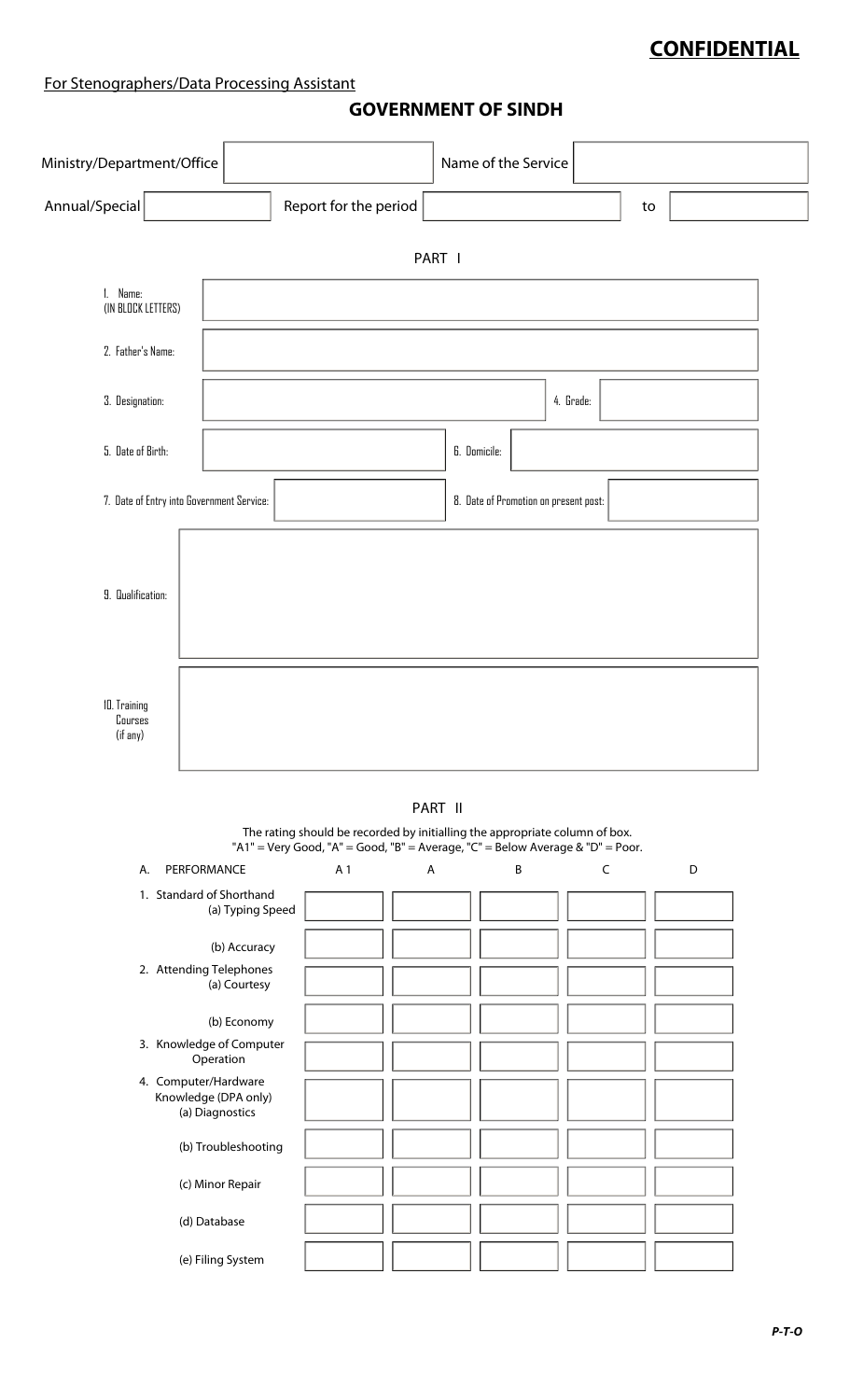| C<br>A <sub>1</sub><br>B<br>D<br>A<br>5. Maintenance of Officers<br>engagement Dairy and<br>conducting visitors.<br>6. Movement of files and<br>record of suspense cases<br>7. Dress and Cleanliness<br>8. Other Duties, e.g: Tour &<br>arrangements provision<br>of amenities, etc.<br>9. Regularity & punctuality<br>in attendance<br>10. Personal Traits<br>11. Intelligence<br>12. Perseverance & Devotion<br>to duty<br>13. Cooperation & tact<br>14. Amen ability to discipline<br>15. Integrity<br>16. Trust worthiness in<br>Confidential/Secret<br>matters<br>PART III<br>General Assessment of any particular qualities<br>(Appraise in the present grade by initialling the appropriate column below)<br>Very Good<br>Good<br>Below Average<br>Special Aptitude (if any)<br>Poor<br>PART IV<br><b>Suitable for Promotion</b><br>(Initial the appropriate box below)<br>(a) Recommended for accelerated promotion<br>(b) Fit for promotion<br>(c) Recently promoted/appointed,<br>consideration for premature promotion.<br>(d) Not yet fit for promotion<br>(e) Unfit for promotion<br>Fit<br>Unfit<br>(e) Fitness for retention after 20 years.<br><b>PEN PICTURE</b> |  | PART II | (continued) |  |
|-----------------------------------------------------------------------------------------------------------------------------------------------------------------------------------------------------------------------------------------------------------------------------------------------------------------------------------------------------------------------------------------------------------------------------------------------------------------------------------------------------------------------------------------------------------------------------------------------------------------------------------------------------------------------------------------------------------------------------------------------------------------------------------------------------------------------------------------------------------------------------------------------------------------------------------------------------------------------------------------------------------------------------------------------------------------------------------------------------------------------------------------------------------------------------------|--|---------|-------------|--|
|                                                                                                                                                                                                                                                                                                                                                                                                                                                                                                                                                                                                                                                                                                                                                                                                                                                                                                                                                                                                                                                                                                                                                                                   |  |         |             |  |
|                                                                                                                                                                                                                                                                                                                                                                                                                                                                                                                                                                                                                                                                                                                                                                                                                                                                                                                                                                                                                                                                                                                                                                                   |  |         |             |  |
|                                                                                                                                                                                                                                                                                                                                                                                                                                                                                                                                                                                                                                                                                                                                                                                                                                                                                                                                                                                                                                                                                                                                                                                   |  |         |             |  |
|                                                                                                                                                                                                                                                                                                                                                                                                                                                                                                                                                                                                                                                                                                                                                                                                                                                                                                                                                                                                                                                                                                                                                                                   |  |         |             |  |
|                                                                                                                                                                                                                                                                                                                                                                                                                                                                                                                                                                                                                                                                                                                                                                                                                                                                                                                                                                                                                                                                                                                                                                                   |  |         |             |  |
|                                                                                                                                                                                                                                                                                                                                                                                                                                                                                                                                                                                                                                                                                                                                                                                                                                                                                                                                                                                                                                                                                                                                                                                   |  |         |             |  |
|                                                                                                                                                                                                                                                                                                                                                                                                                                                                                                                                                                                                                                                                                                                                                                                                                                                                                                                                                                                                                                                                                                                                                                                   |  |         |             |  |
|                                                                                                                                                                                                                                                                                                                                                                                                                                                                                                                                                                                                                                                                                                                                                                                                                                                                                                                                                                                                                                                                                                                                                                                   |  |         |             |  |
|                                                                                                                                                                                                                                                                                                                                                                                                                                                                                                                                                                                                                                                                                                                                                                                                                                                                                                                                                                                                                                                                                                                                                                                   |  |         |             |  |
|                                                                                                                                                                                                                                                                                                                                                                                                                                                                                                                                                                                                                                                                                                                                                                                                                                                                                                                                                                                                                                                                                                                                                                                   |  |         |             |  |
|                                                                                                                                                                                                                                                                                                                                                                                                                                                                                                                                                                                                                                                                                                                                                                                                                                                                                                                                                                                                                                                                                                                                                                                   |  |         |             |  |
|                                                                                                                                                                                                                                                                                                                                                                                                                                                                                                                                                                                                                                                                                                                                                                                                                                                                                                                                                                                                                                                                                                                                                                                   |  |         |             |  |
|                                                                                                                                                                                                                                                                                                                                                                                                                                                                                                                                                                                                                                                                                                                                                                                                                                                                                                                                                                                                                                                                                                                                                                                   |  |         |             |  |
|                                                                                                                                                                                                                                                                                                                                                                                                                                                                                                                                                                                                                                                                                                                                                                                                                                                                                                                                                                                                                                                                                                                                                                                   |  |         |             |  |
|                                                                                                                                                                                                                                                                                                                                                                                                                                                                                                                                                                                                                                                                                                                                                                                                                                                                                                                                                                                                                                                                                                                                                                                   |  |         |             |  |
|                                                                                                                                                                                                                                                                                                                                                                                                                                                                                                                                                                                                                                                                                                                                                                                                                                                                                                                                                                                                                                                                                                                                                                                   |  |         |             |  |
|                                                                                                                                                                                                                                                                                                                                                                                                                                                                                                                                                                                                                                                                                                                                                                                                                                                                                                                                                                                                                                                                                                                                                                                   |  |         |             |  |
|                                                                                                                                                                                                                                                                                                                                                                                                                                                                                                                                                                                                                                                                                                                                                                                                                                                                                                                                                                                                                                                                                                                                                                                   |  |         |             |  |
|                                                                                                                                                                                                                                                                                                                                                                                                                                                                                                                                                                                                                                                                                                                                                                                                                                                                                                                                                                                                                                                                                                                                                                                   |  |         |             |  |
|                                                                                                                                                                                                                                                                                                                                                                                                                                                                                                                                                                                                                                                                                                                                                                                                                                                                                                                                                                                                                                                                                                                                                                                   |  |         |             |  |
|                                                                                                                                                                                                                                                                                                                                                                                                                                                                                                                                                                                                                                                                                                                                                                                                                                                                                                                                                                                                                                                                                                                                                                                   |  |         |             |  |
|                                                                                                                                                                                                                                                                                                                                                                                                                                                                                                                                                                                                                                                                                                                                                                                                                                                                                                                                                                                                                                                                                                                                                                                   |  |         |             |  |
|                                                                                                                                                                                                                                                                                                                                                                                                                                                                                                                                                                                                                                                                                                                                                                                                                                                                                                                                                                                                                                                                                                                                                                                   |  |         |             |  |

Dated: \_\_\_\_\_\_\_\_\_\_\_\_\_ 201 **\_\_\_\_\_\_\_\_\_\_\_\_\_\_\_\_\_\_\_\_\_\_\_\_\_\_\_\_\_\_\_\_\_\_\_\_\_\_\_\_\_\_\_\_\_\_\_\_\_\_\_\_\_\_\_\_\_\_\_\_\_\_\_\_\_** 

**Signature, Name & Designation of Reporting Officer**

Official Stamp